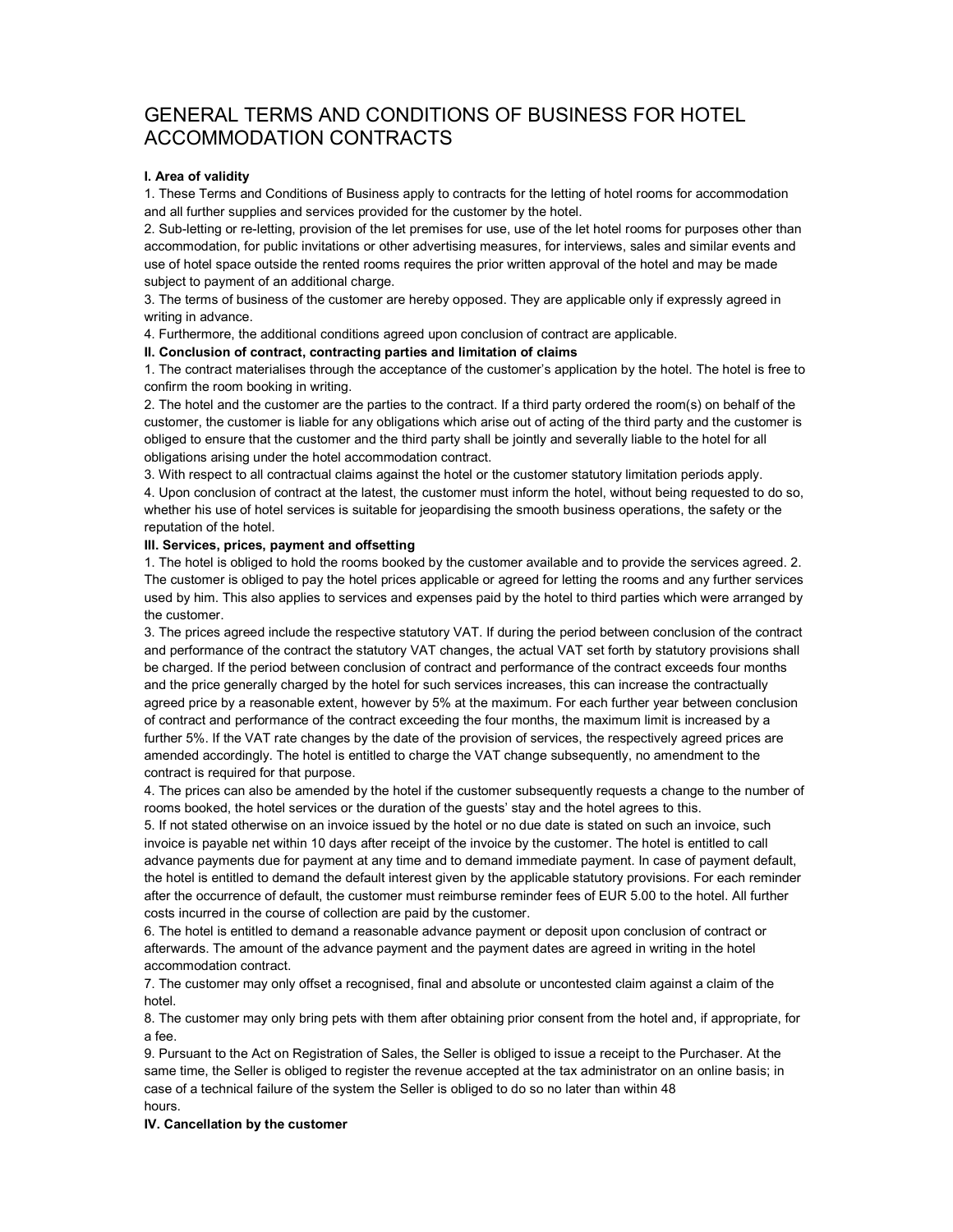1. By law, the customer is entitled to terminate the hotel accommodation contract for any reason or without giving a reason. In such case, the customer is obliged to pay the compensation of damage incurred by the hotel due to the termination (cancellation fee), only if the hotel cannot prevent such damage by letting the room to another guest. Cancellation of the contract by the customer under this Clause IV is regarded as a termination of the contract by the customer.

2. If a deadline for cancellation of the contract free of charge was agreed in writing between the hotel and the customer, the customer can cancel the contract until such date without initiating any claims for payment or damages by the hotel.

3. In case, no cancellation of the contract free of charge was agreed or the customer cancels the contract after the agreed period for free of charge cancellation, the hotel is free to demand the contractually agreed compensation (cancellation fee) and make a lump-sum deduction for saved expenses. In this case, the customer is obliged to pay the cancellation fee in the amount at least 90% of the contractually agreed price for overnight stay with or without breakfast and for flat-rate arrangements with third-party services, 70% for halfboard and 60% for full-board arrangements. The customer is free to furnish proof that the claim named above was not created at all or was not created at the amount demanded.

4. If rooms are not used by the customer, the hotel must offset the income from letting the room to another guest and the expenses saved.

## V. Cancellation by the hotel

1. If a right of cancellation by the customer free of charge within the period was agreed in writing, the hotel is also entitled to withdraw from the contract in this period if it has received requests for the rooms booked under the contract from other customers and the customer does not waive his right of cancellation within a period set by the hotel upon request by the hotel. This applies correspondingly to any option granted if other requests have been received and the customer is not prepared to make a firm booking within a period set by the hotel upon request by the hotel. In this case firm booking means that from this date a hotel accommodation contract comes into existence and the originally agreed, free cancellation period is suspended. Cancellation of the contract by the hotel under this Clause V is regarded as a withdrawal from the contract by the hotel.

2. If an advance payment agreed or demanded according to Clause III No. 6 above is not paid even after a reasonable additional period set by the hotel, the hotel is entitled to withdraw from the hotel accommodation contract.

3. The hotel is also entitled to withdraw from the contract for an objectively justified reason in an exceptional case, especially if (i) force majeure or other circumstances for which the hotel is not responsible make the performance of the contract impossible; (ii) rooms are booked on the basis of misleading or incorrect statements of essential facts, e.g. concerning the customer as a person or the purpose; (iii) the hotel has a valid reason for assuming that the utilisation of the hotel service may jeopardise the smooth business operations, the safety or reputation of the hotel without this being attributable to the dominion or organisational sphere of the hotel; (iv) there has been a violation of Clause I No. 2 above.

4. If the hotel legitimately withdraws, the customer is not entitled to claim damages.

5. The hotel can stop interviews, sales and similar events specified in Clause I No. 2 which have not been approved or demand that they be stopped.

6. Should a claim to damages be created in favour of the hotel against the customer in case of withdrawal in compliance with Nos. 2, 3 and 5, except for No.3 (i) above, the hotel is entitled to claim a compensation in the same amount as the amount of the fee set forth in Clause IV Nos. 3 to 4 above . In these cases the customer may furnish proof that no damage or less damage was caused.

#### VI. Provision, handover and return of rooms

1. The customer does not acquire the right to have certain rooms provided unless this was expressly agreed in writing in the hotel accommodation contract.

2. Booked rooms are available to the customer from 3 pm on the agreed date of arrival. The customer is not entitled to have the rooms made available to him earlier. Unless a later arrival time was expressly agreed or the room concerned was paid in advance, the hotel has the right to let the rooms to other guests after 6 pm without the customer being able to derive a claim against the hotel from this. This is without prejudice to claims of the hotel under Clause IV.

3. On the agreed date of departure, the rooms must be vacated and made available to the hotel no later than by 11.00 am. If the customer does not ensure that the rooms are made available at this time by his vacating and giving up the room, the hotel may demand the full price of another day. This is without prejudice to further claims for damages by the hotel. If the hotel is required to accommodate guests in a different hotel due to the guest vacating the room late, the customer must pay all costs incurred in this connection. This shall not create any contractual claims for the customer. The customer is free to furnish proof that a claim for the hotel to charge for use was not created or that the claim is much lower.

VII. Liability of the hotel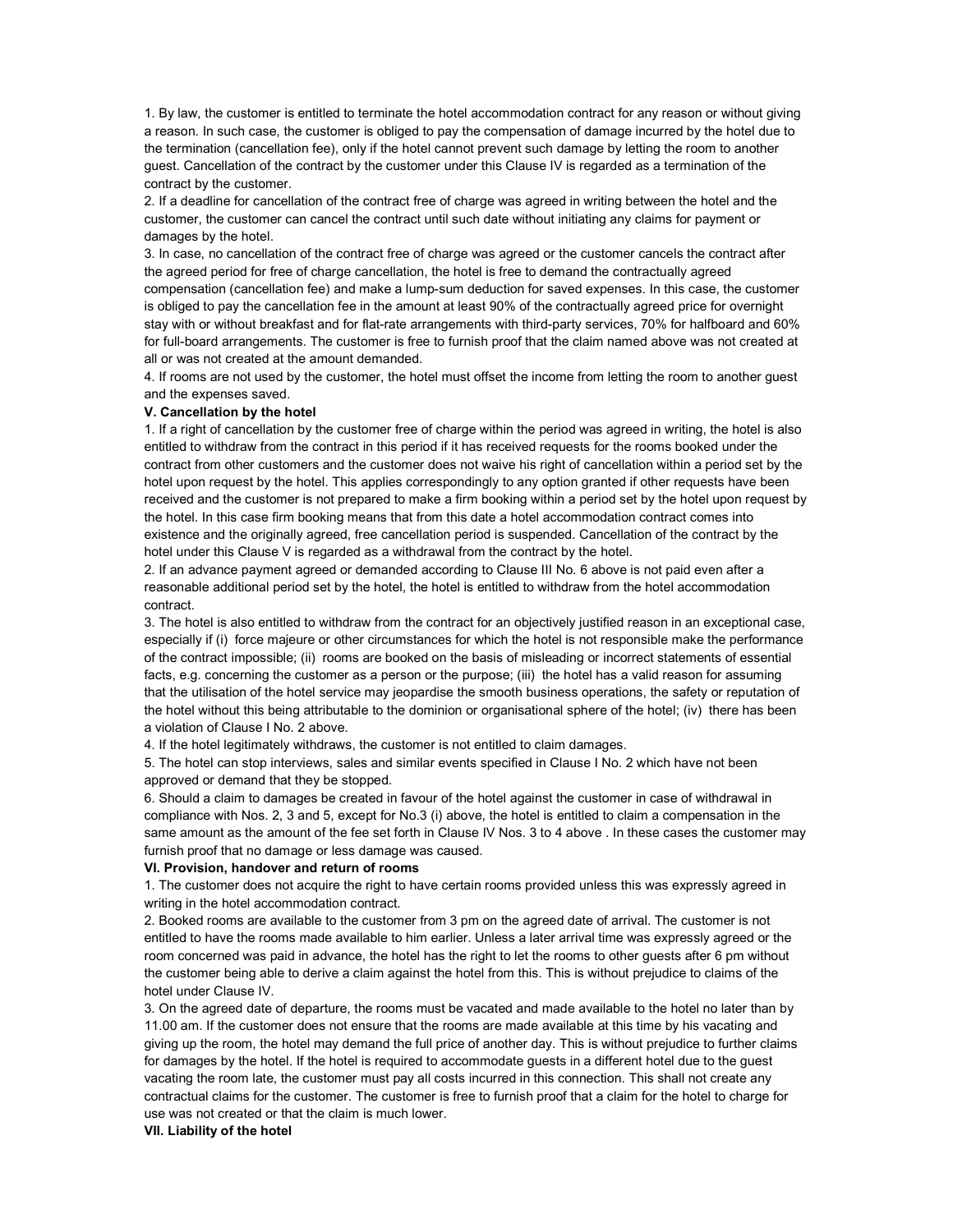1. The hotel is liable for its obligations under the hotel accommodation contract with the care of a conscientious businessman. It is hereby agreed between the hotel and the customer who is not a consumer that any claims for damages by the customer are excluded in this connection except for damage based on death, bodily injury or an impairment to the health of another if the hotel is responsible for the breach of duty, other cases of damage based on an intentional or grossly negligent breach of duty by the hotel and cases of damage based on an intentional or grossly negligent breach of duties typical for the contract by the hotel. Should disruptions to or faults in the hotel services occur, the hotel shall endeavour to remedy the situation upon gaining knowledge thereof or after receiving immediate notification of the defect from the customer. In addition, the customer is obliged to notify the hotel in due time of the possibility that an exceptionally high amount of damage can occur. Application of Clause VII. No. 2 is not affected. The customer is obliged to assist to rectify the disruption and minimise the damage as far as can be reasonably expected of him.

2. The hotel is liable to the customer for any items brought into the hotel under the provisions of the Czech Civil law. Pursuant to the Czech Civil Code, liability is assumed for money and any valuable items only up to the amount equal to one-hundred times of the price of accommodation for one day. The customer is obliged to prevent damage to his items by proper locking his room or containers where his items are left and using a room safe. However, using of the room safe does not cause any contract for custody to come into existence. Money, securities and precious objects can be kept in the hotel safe up to the maximum value according to the sum insured of the respective hotel. The hotel recommends that guests avail themselves of this possibility. The customer must exercise the right to compensation of damage incurred by the property brought into the hotel against the hotel without undue delay and no later than 15 days after the customer must have gained knowledge thereof.

3. If a parking place in the hotel garage or in a hotel car park is provided by the hotel, also for a fee, this does not cause any contract for custody or any similar arrangement to come into existence and sole allowing the customer to use the parking place is the only contractual obligation of the hotel with this respect. The hotel is not liable for the loss of or damage to vehicles parked or manoeuvred on the hotel grounds nor for the loss of or damage to their contents. The hotel has no duty of supervision and any restrictions to or supervision over access to the hotel garage or the hotel car park cannot be regarded as supervision over the cars parked there and contents thereof. The hotel must be immediately notified of any damage. No. 1 Sentences 2 to 4 above apply accordingly.

4. Orders for wake-up calls are carried out by the hotel with the greatest care, however no liability is assumed. Messages, post and consignments for guests are treated with care. The hotel assumes delivery, storage and upon request and for a fee – forwarding. No. 1 Sentences 2 to 4 above apply accordingly.

5. Any property left behind by the customer shall be forwarded to the customer only upon request and at the risk and expense of the customer. The hotel shall store the property for three months. After this period they shall be given to the local lost property office if they are evidently of value. If the property does not appear to be of any value, the hotel reserves the right to destroy it after the expiry of the period.

#### VIII. Final provisions

1. Verbal agreements are binding only if confirmed in writing. Amendments or supplements to the hotel accommodation contract, this clause, the acceptance of the customer's application or these Terms and Conditions of Business for Hotel Accommodation must be in writing. Unilateral amendments or supplements by the customer are invalid.

2. The hotel shall process personal data of its customers in accordance with applicable legal regulations, especially the Act no. 101/2000 Coll. on personal data protection, as amended, and shall ensure its protection through appropriate technical and organisational measures. If personal data of third persons is handed over to the hotel on the part of the customers, they undertake to proceed in accordance with the above mentioned Act and other applicable legal regulations.

3. The place of performance and payment is the seat of the hotel for the obligations of both parties.

4. The courts at the seat of the hotel have exclusive jurisdiction – also over cheque and bill disputes.

5. The laws of the Czech Republic are applicable. The application of the UN Sales Convention and conflict of laws provisions is excluded. The legal relation between the hotel and the customer shall be governed by the Act No. 89/2012 Coll., the Civil Code, as amended.

6. The entity competent to resolve out-of-court disputes shall be the Czech Trade Inspection Authority (www.coi.cz). A proposal for the out-of-court solution of a consumer dispute must be filed by the consumer not later than within 1 year from the day when the consumer has exercised their right at the hotel for the first time. The proposal addressed to the Czech Trade Inspection Authority shall be filed by the consumer in writing or verbally into a protocol or electronically through the on-line form available from www.coi.cz, signed by a recognised electronic signature or sent through a data box. The proposal must contain (i) identification data of the Parties to the dispute; (ii) complete and comprehensible description of decisive facts; (iii) specification of what is sought for by the consumer; (iv) date when the consumer has exercised their right at the hotel for the first time; (v) the declaration that no court has decided in the matter and that no arbitration award has been issued and no